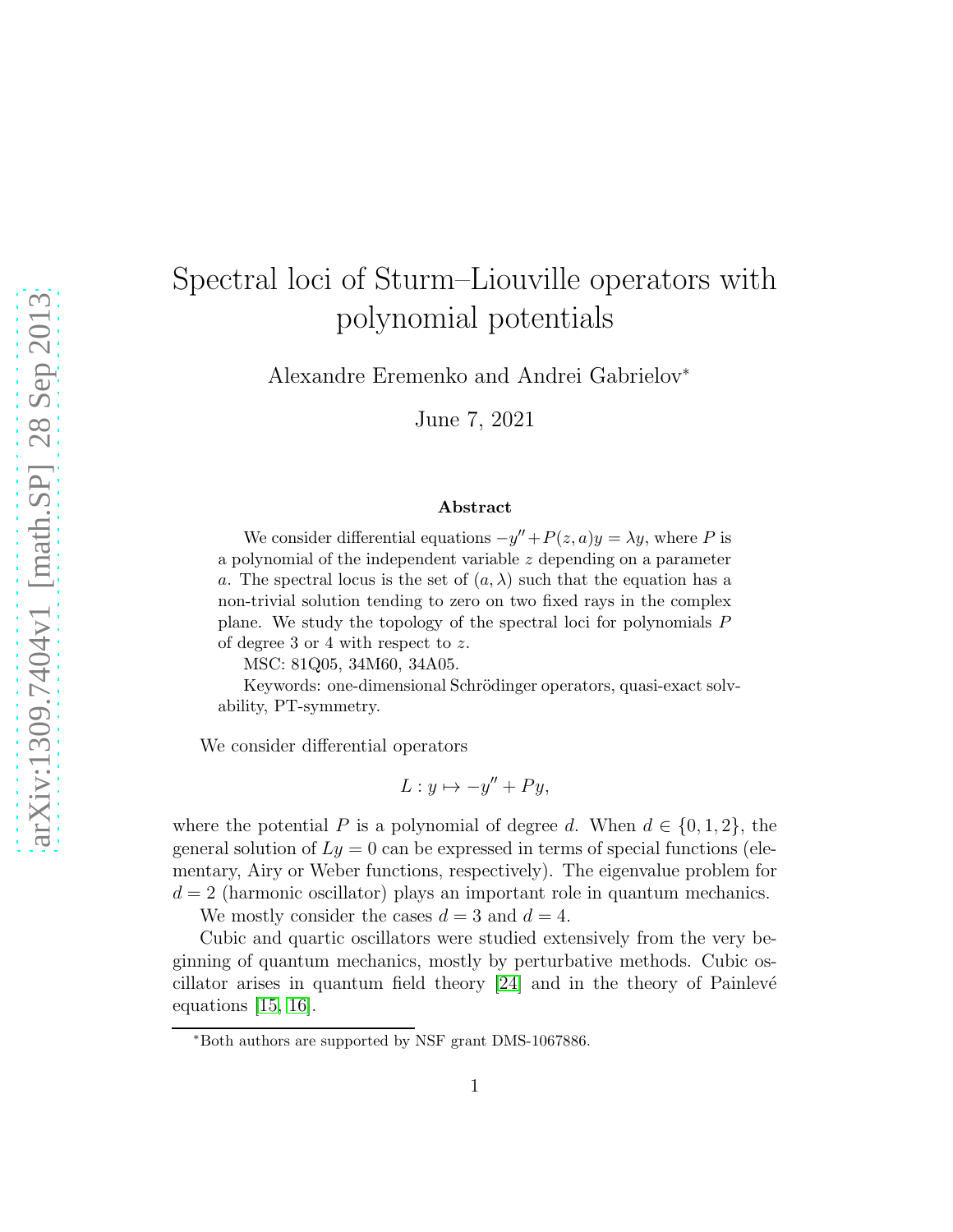We normalize the equation by an affine transformation of the independent variable to obtain:  $P(z) = z^d + O(z^{d-2}), z \to \infty.$ 

Every solution y of  $Ly = \lambda y$ , for  $\lambda \in \mathbb{C}$  is an entire function. Consider the Stokes sectors

$$
S_j = \left\{ z : \left| \arg z - \frac{2\pi j}{d+2} \right| < \frac{\pi}{d+2} \right\}, 0 \le j \le d+1.
$$

For each  $j \in \{0, \ldots, d+1\}$  a solution y either grows exponentially along all rays from the origin in  $S_i$  or tends to zero exponentially along every such ray in  $S_j$ .

We choose two non-adjacent sectors, and impose the boundary condition that a solution y of  $Ly = \lambda y$  tends to 0 in these sectors. Those  $\lambda$  for which such  $y \neq 0$  exists are called eigenvalues, and the corresponding y's eigenfunctions.

The interest of physicists to such eigenvalue problems originates from the paper [\[4\]](#page-11-0) where a systematic study of analytic continuation of eigenvalues as parameters vary in the complex plane was made for the first time.

With such boundary conditions, the problem has an infinite discrete spectrum and eigenvalues tend to infinity [\[20\]](#page-12-3). To each eigenvalue corresponds a one-dimensional eigenspace.

Suppose that the polynomial potential depends analytically on a parameter  $a \in \mathbb{C}^n$ . Then the spectral locus Z is defined as the set of all pairs  $(a, \lambda) \in \mathbb{C}^{n+1}$  such that the differential equation

$$
-y'' + P(z, a)y = \lambda y
$$

has a solution y satisfying the boundary conditions. The spectral locus is an analytic hypersurface in  $\mathbb{C}^{n+1}$ ; it is the zero-set of an entire function  $F(a, \lambda)$ which is called the spectral determinant [\[20\]](#page-12-3).

The multi-valued function  $\lambda(a)$  defined by  $F(a, \lambda) = 0$  has the following property: its only singularities are algebraic ramification points, and there are finitely many of them over every compact set in the a-space [\[8\]](#page-11-1).

Next we discuss connectedness of the spectral locus.

**Theorem 1** [[9](#page-11-2)] For the cubic oscillator

<span id="page-1-0"></span>
$$
-y'' + (z3 - az)y = -\lambda y, \quad y(\pm i\infty) = 0,
$$
 (1)

the spectral locus is a smooth irreducible curve in  $\mathbb{C}^2$ .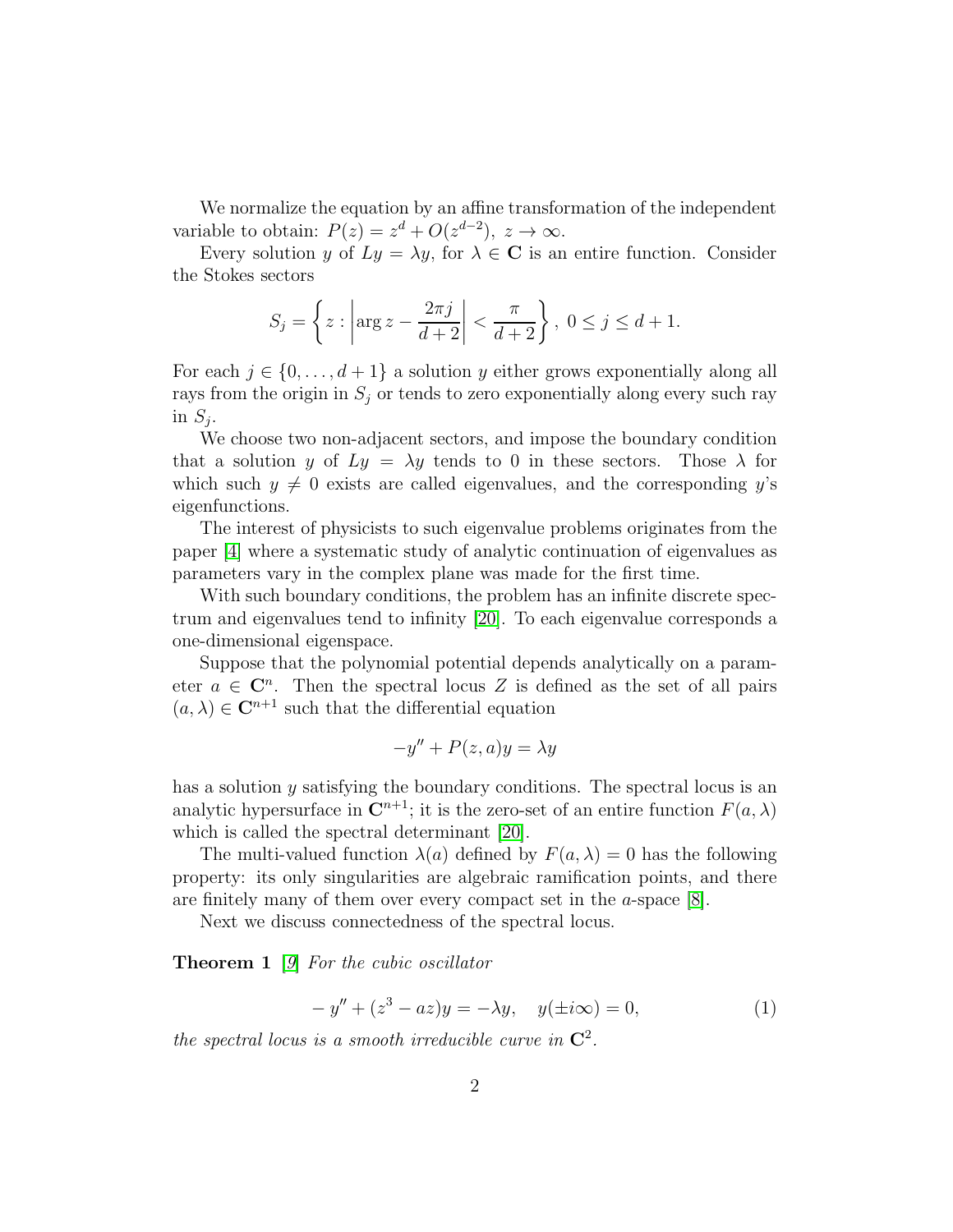**Theorem 2** [[8](#page-11-1)] For the even quartic oscillator

$$
-y'' + (z^4 + az^2)y = \lambda y, \quad y(\pm \infty) = 0,
$$

the spectral locus consists of two disjoint smooth irreducible curves in  $\mathbb{C}^2$ , one corresponding to even eigenfunctions, another to odd ones.

These theorems can be generalized to polynomials of arbitrary degree if we use all coefficients as parameters [\[14,](#page-11-3) [1,](#page-10-0) [2\]](#page-11-4).

However if we consider a subfamily of all polynomials of given degree, then the spectral locus can be reducible in an interesting way [\[3\]](#page-11-5).

One example is the family of quasi-exactly solvable quartics  $L_J$ 

<span id="page-2-0"></span>
$$
-y'' + (z^4 - 2bz^2 + 2Jz)y = \lambda y, \quad y(re^{\pm \pi i/3}) \to 0, \quad r \to +\infty.
$$
 (2)

When  $J$  is a positive integer, this problem has  $J$  elementary eigenfunctions of the form  $p(z) \exp(z^3/3 - bz)$ , with a polynomial p. The  $(b, \lambda)$  corresponding to these eigenfunctions form the quasi-exactly solvable part  $Z_J^{QES}$  $J<sup>QES</sup>$  of the spectral locus  $Z_J$ , and  $Z_J^{QES}$  $J<sup>GES</sup>$  is an algebraic curve.

**Theorem 3** [[9](#page-11-2)] For every positive integer J, the QES spectral locus  $Z_J^{QES}$ J is a smooth irreducible curve in  $\mathbb{C}^2$ .

Thus the curve  $Z_J^{QES}$  $\mathcal{L}^{QES}_{J}$  is an irreducible component of  $Z_J$ . It is not known whether  $Z_J \backslash Z_J^{QES}$  $J<sup>QES</sup>$  is irreducible.

A similar phenomenon occurs in degree 6: there are one-parametric families of even quasi-exactly solvable sextics [\[22,](#page-12-4) [23\]](#page-12-5), and for each such family the quasi-exactly solvable part of the spectral locus is a smooth irreducible algebraic curve [\[9\]](#page-11-2).

When  $J \to \infty$ , an appropriate rescaling of  $Z_J^{QES}$  $J<sup>QES</sup>$  tends to the spectral locus of one-parametric cubic family [\(1\)](#page-1-0), and a rescaling of the sextic QES spectral locus tends to the spectral locus of the even quartic family [\[23\]](#page-12-5).

Now we consider Hermitian and PT-symmetric operators. An eigenvalue problem may be invariant under a reflection with respect to a line in the complex z-plane. Without loss of generality, we can take this line to be the real line, and the reflection to be the complex conjugation. Then the coefficients of the potential are real. For the boundary conditions, two cases are possible:

a) Each of the two boundary conditions is preserved by the reflection. In this case the problem is Hermitian.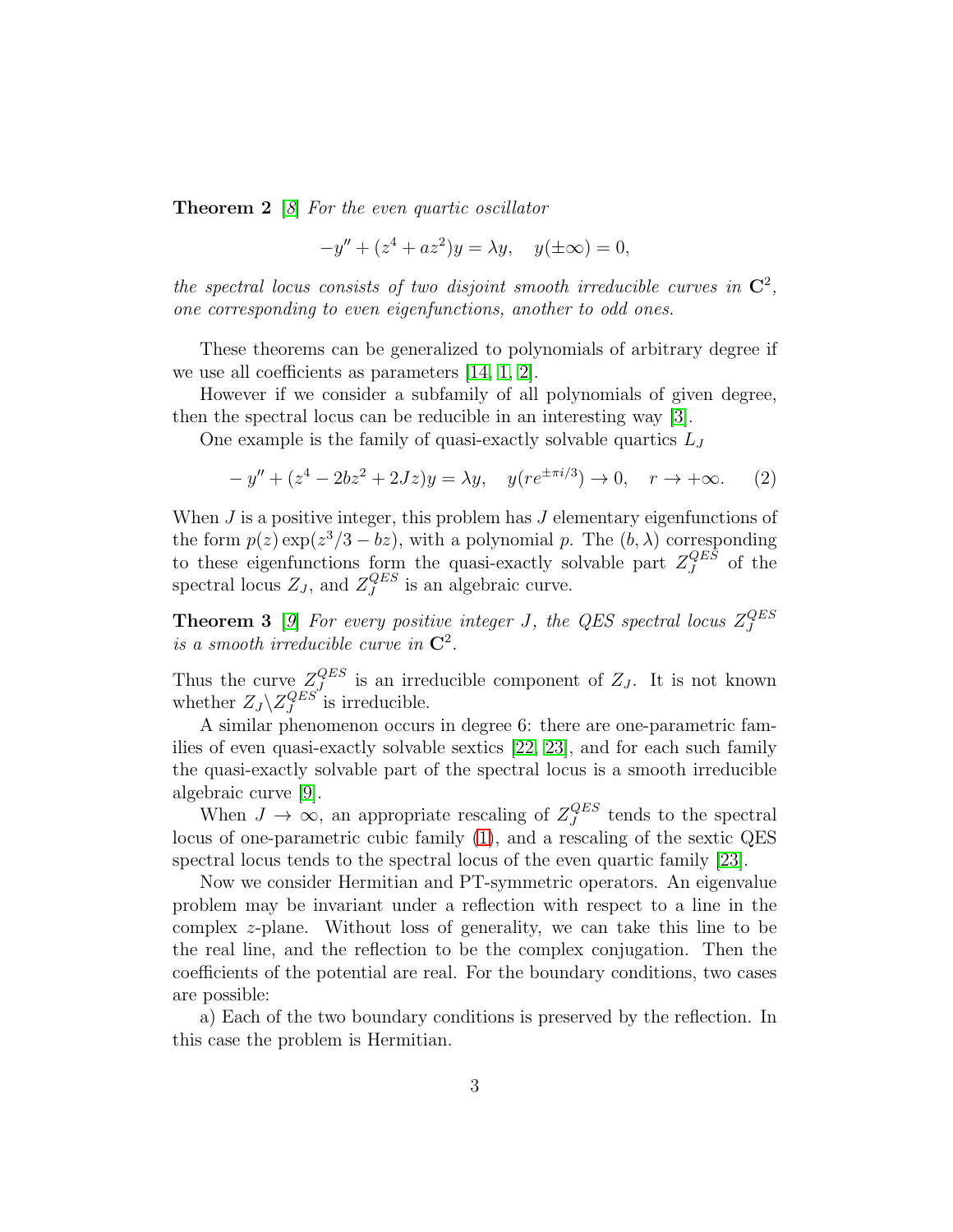b) The two boundary conditions are interchanged by the reflection. Such problems are called PT-symmetric. (Physicists prefer to choose the reflection with respect to the imaginary line in this case. PT stands for "parity and time".)

For example, there is a one-parametric family of PT-symmetric cubics  $(1)$ , with real parameter a. There are two different two-parametric families of PT-symmetric quartics which we call type I and II:

<span id="page-3-1"></span>
$$
-y'' + (-z4 + az2 + cz)y = -\lambda y, \quad y(\pm i\infty) = 0,
$$
 (3)

and

$$
-y'' + (z^4 - 2bz^2 + 2Jz)y = \lambda y, \quad y(re^{\pm \pi i/3}) \to 0, \quad r \to +\infty.
$$
 (4)

The real spectral locus  $Z(\mathbf{R})$  is the subset of the spectral locus Z which consists of points with real coordinates.

<span id="page-3-0"></span>We begin with the cubic PT-symmetric spectral locus [\(1\)](#page-1-0).

**Theorem 4** [[10](#page-11-6)] For every integer  $n \geq 0$ , there exists a simple curve  $\Gamma_n \subset$  $\mathbf{R}^2$ , that is the image of a proper analytic embedding of a line, and which has these properties:

(i) For every  $(a, \lambda) \in \Gamma_n$  problem [\(1\)](#page-1-0) has an eigenfunction with  $2n$  non-real zeros.

(ii) The curves  $\Gamma_n$  are disjoint and the real spectral locus of [\(1\)](#page-1-0) is  $\bigcup_{n\geq 0} \Gamma_n$ (iii) The map

$$
\Gamma_n \cap \{(a,\lambda) : a \ge 0\} \to \mathbf{R}_{\ge 0}, \quad (a,\lambda) \mapsto a
$$

is a 2-to-1 covering. (iv) For  $a \geq 0$ ,  $(a, \lambda) \in \Gamma_n$  and  $(a, \mu) \in \Gamma_{n+1}$  imply  $\mu > \lambda$ .

The following computer-generated plot of the real spectral locus of [\(1\)](#page-1-0) is taken from Trinh's thesis [\[21\]](#page-12-6). Theorem [4](#page-3-0) rigorously establishes some features of this picture. At the points whose abscissas are marked in Fig. 1, pairs of real eigenvalues collide and escape to the complex plane. Theorem 4 proves rigorously that infinitely many such points exist.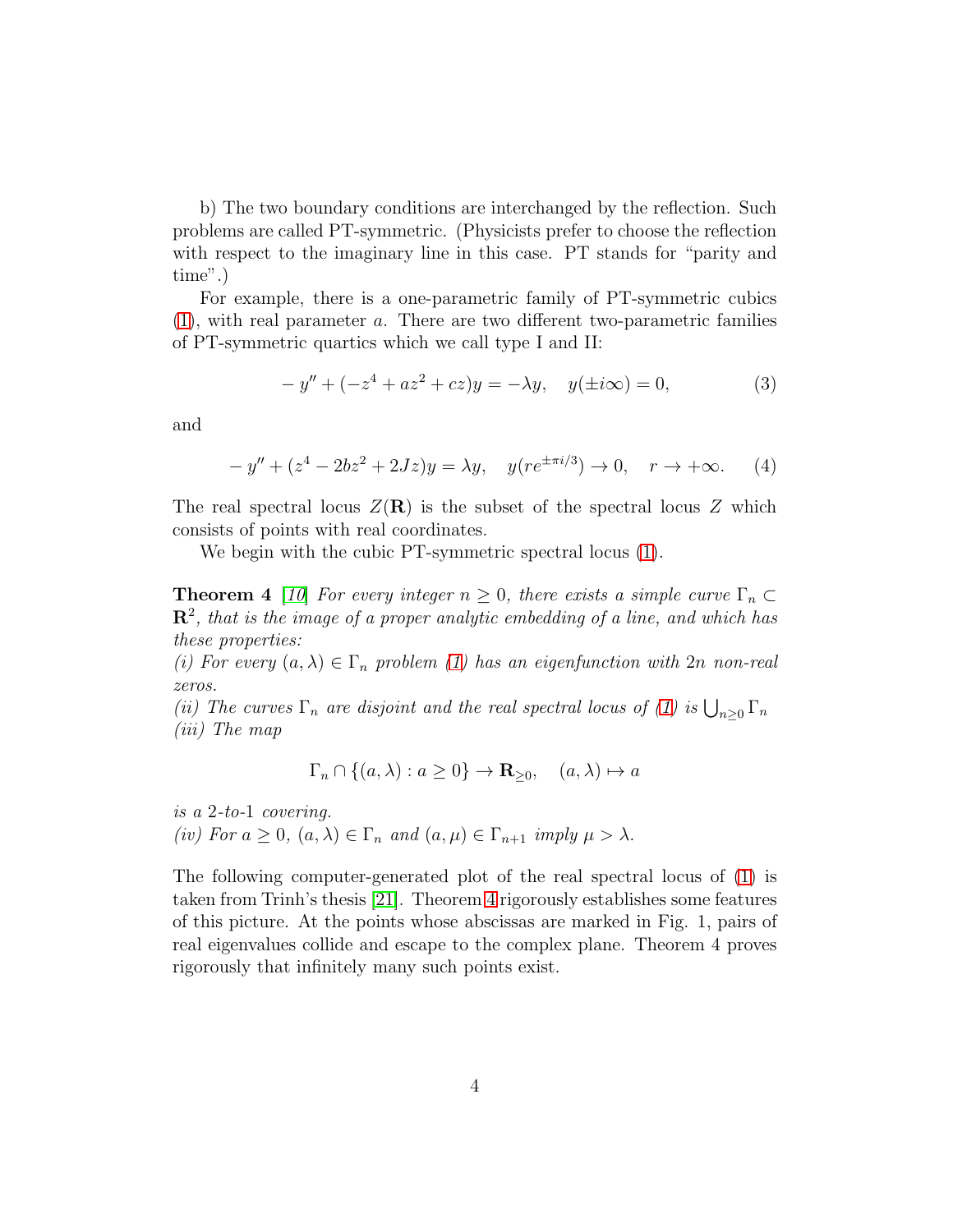

Fig. 1. Real spectral locus for  $PT$ -symmetric cubic.

Consider the PT-symmetric quartic family [\(3\)](#page-3-1) of type I: It is equivalent to the  $PT$ -symmetric family

$$
-w'' + (z^4 + az^2 + icz)w = \lambda w, \quad w(\pm \infty) = 0,
$$

<span id="page-4-0"></span>studied by Bender, et al [\[3\]](#page-11-5) and Delabaere and Pham [\[7\]](#page-11-7).

**Theorem 5** [[10](#page-11-6)] The real spectral locus of  $(3)$  consists of disjoint smooth analytic properly embedded surfaces  $S_n \subset \mathbb{R}^3$ ,  $n \geq 0$ , homeomorphic to a punctured disk. For  $(a, c, \lambda) \in S_n$ , the eigenfunction has exactly  $2n$  nonreal zeros. For large a, projection of  $S_n$  on the  $(a, c)$  plane approximates the *region*  $9c^2 - 4a^3 \leq 0$ .

Numerical computation suggests that the surfaces have the shape of infinite funnels with the sharp end stretching towards  $a = -\infty$ ,  $c = 0$ , and that the section of  $S_n$  by every plane  $a = a_0$  is a closed curve.

Theorem [5](#page-4-0) implies that this section is compact for large  $a_0$ . The following computer-generated plot is taken from Trinh's thesis: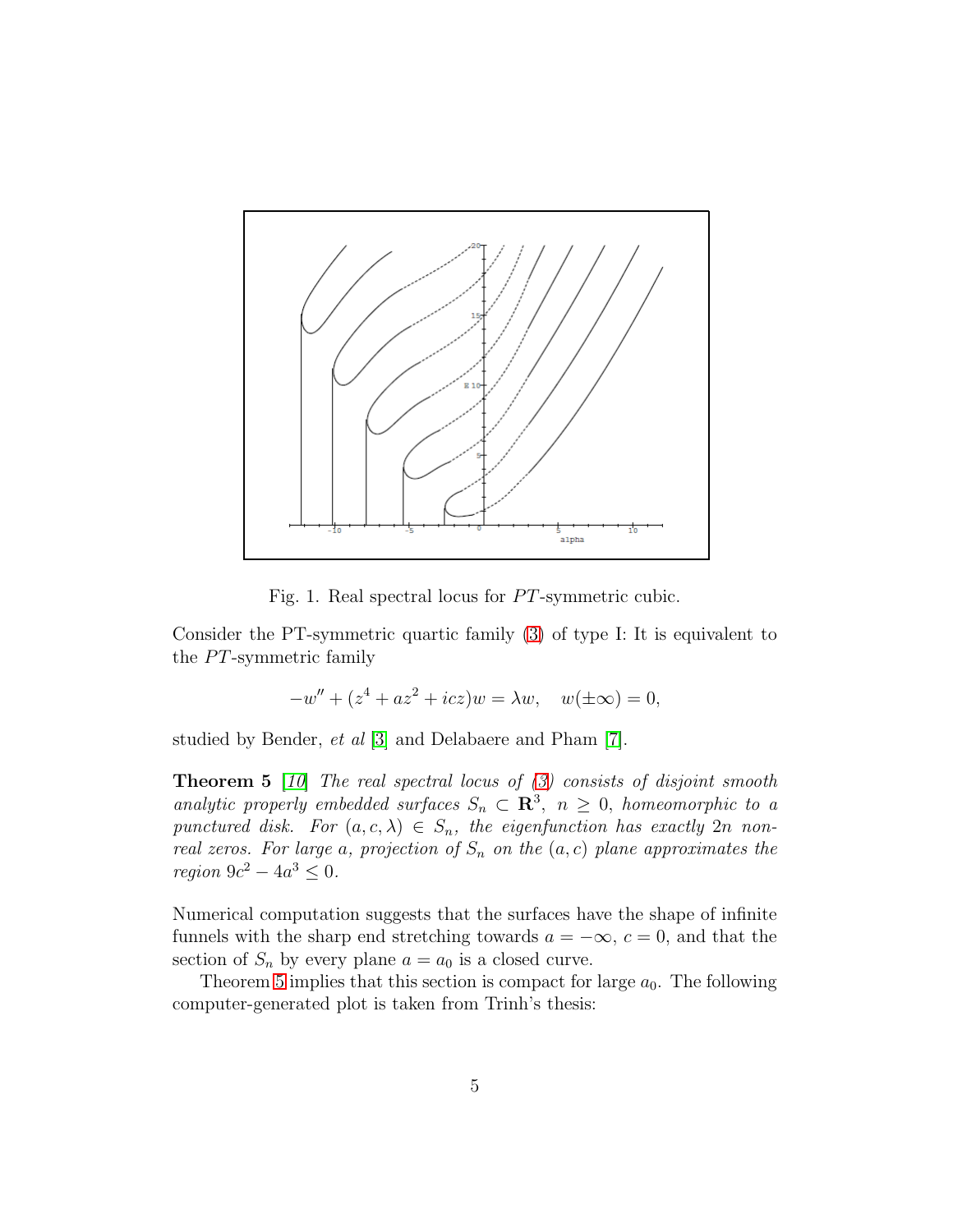

Fig. 2. Section of the surfaces  $S_0, \ldots, S_3$  by the plane  $a = -9$ .

The PT-symmetric quartic family of the type II is more complicated, due to the presence of the QES spectrum. Let  $Z_J^{QES}$  $Q^{ES}_{J}(\mathbf{R})$  be the real QES spectral locus of the operator  $L_J$ , defined in [\(2\)](#page-2-0).

**Theorem 6** [[12](#page-11-8)] For  $J = n + 1 > 0$ ,  $Z_{n+1}^{QES}(\mathbf{R})$  consists of  $[n/2] + 1$  disjoint analytic curves  $\Gamma_{n,m}$ ,  $0 \leq m \leq \lceil n/2 \rceil$ .

For  $(b, \lambda) \in \Gamma_{n,m}$ , the eigenfunction has n zeros,  $n-2m$  of them real.

If n is odd, then  $b \to +\infty$  on both ends of  $\Gamma_{m,n}$ . If n is even, the same holds for  $m < n/2$ , but on the ends of  $\Gamma_{n,n/2}$  we have  $b \to \pm \infty$ .

If  $(b, \lambda) \in \Gamma_{n,m}$  and  $(b, \mu) \in \Gamma_{n,m+1}$  and b is sufficiently large, then  $\mu > \lambda$ .

It follows from these theorems that in each family, there are infinitely many parameter values where pairs of real eigenvalues collide and escape from the real line to the complex plane.

In the quartic family of the type II, another interesting feature of the real spectral locus is present: for some parameter values the QES spectral locus crosses the rest of the spectral locus. This is called "level crossing".

**Theorem 7** [[11](#page-11-9)] The points  $(b, \lambda) \in Z_{J}^{QES}$  where the level crossing occurs are the intersection points of  $Z_J^{QES}$  with  $Z_{-J}$ . For each  $J \geq 1$  there are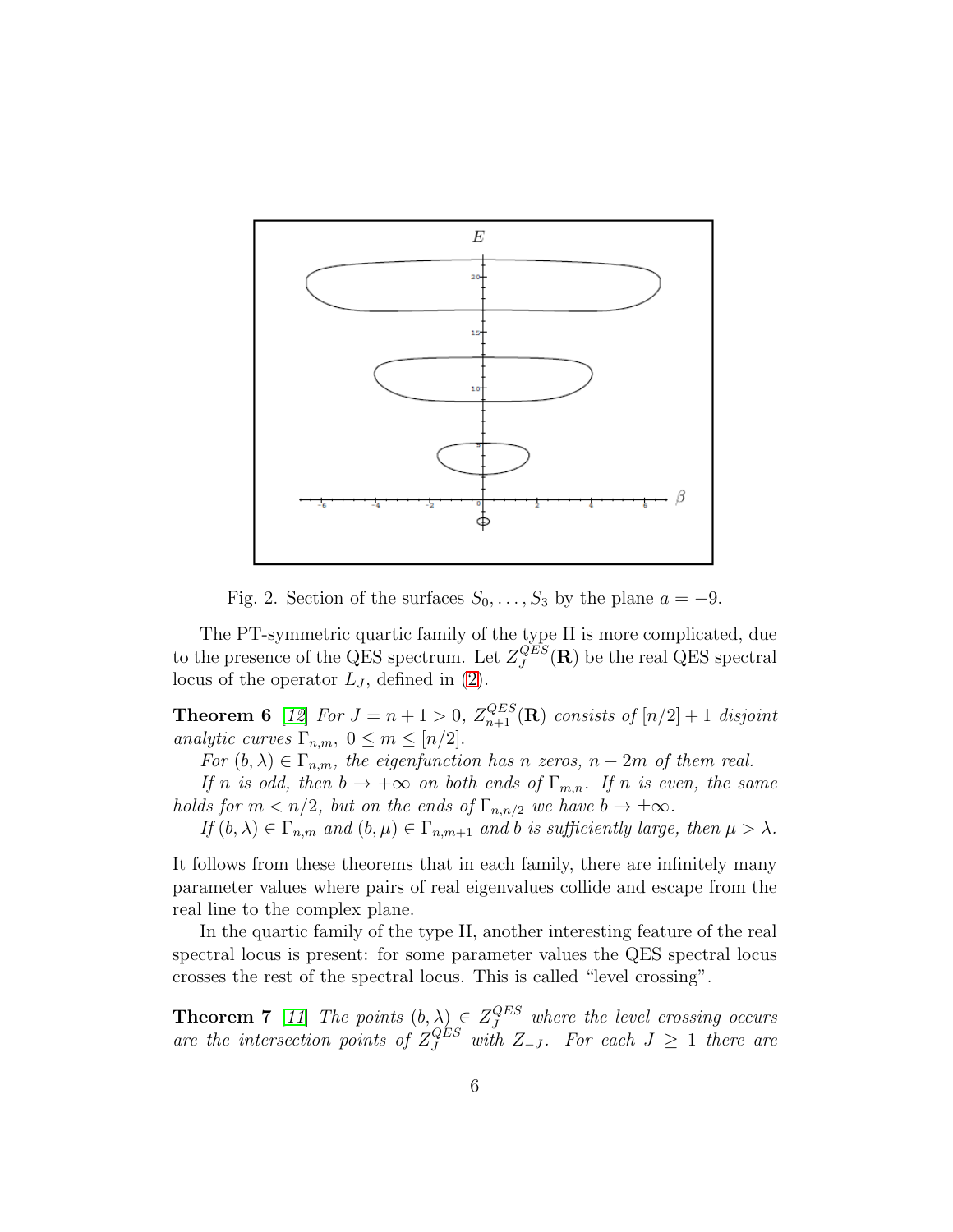infinitely many such points, in general, complex. When J is odd, there are infinitely many level crossing points with  $b_k < 0$  and real  $\lambda_k$ . We have

$$
b_k \sim -((3/4)\pi k)^{2/3}, k \to \infty.
$$

The only known general result of reality of eigenvalues of  $PT$ -symmetric operators is a theorem of K. Shin [\[19\]](#page-12-7), which for our quartic of type II implies that all eigenvalues are real if  $J \leq 0$ .

We have the following extensions of this result.

Theorem 8 [[13](#page-11-10)] For every positive integer J, all non-QES eigenvalues of L<sup>J</sup> are real.

**Theorem 9** [[13](#page-11-10)] All eigenvalues of  $L_J$  are real for every real  $J \leq 1$  (not necessarily integer).



Fig. 3.  $Z_0(\mathbf{R})$ .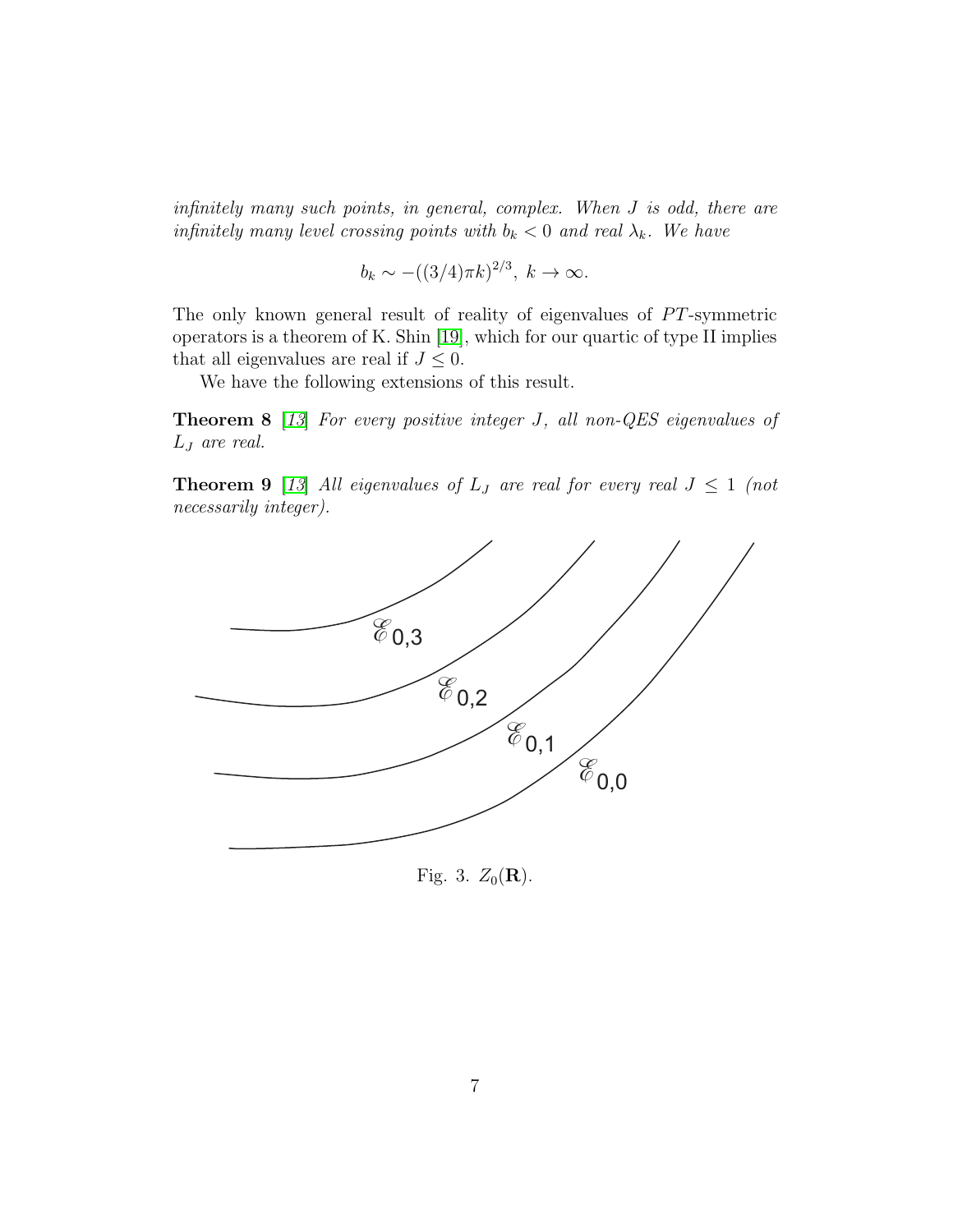

Fig. 5.  $Z_2(\mathbf{R})$ .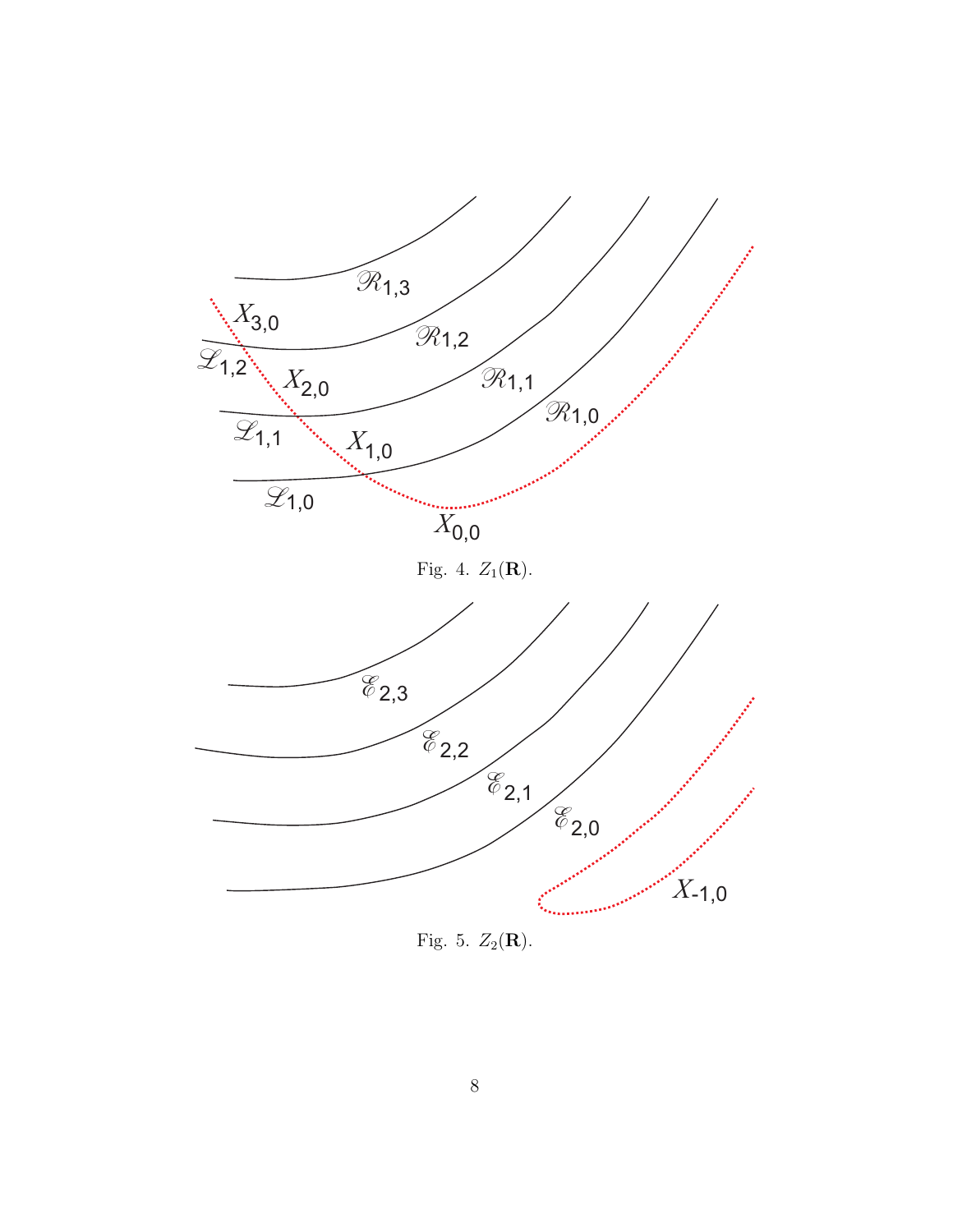

Fig. 6.  $Z_3(\mathbf{R})$ .

We briefly describe the methods of proofs. There are three main ingredients:

- a) Nevanlinna parametrization of the spectral locus.
- b) Asymptotics at infinity (singular perturbation theory).
- c) Darboux transform of the QES quartic.

Nevanlinna parametrization is the following. Let  $Z$  be the spectral locus of the problem

$$
-y'' + P(z, a)y = \lambda y, \quad y(z) \to 0, \quad z \in S_j \cup S_k,
$$

where  $S_j$  and  $S_j$  are non-adjacent Stokes sectors. Let  $(a, \lambda) \in Z$ , and  $y_0$ an eigenfunction. Let  $y_1$  be a second linearly independent solution. Then  $f = y_0/y_1$  satisfies the Schwarz differential equation

$$
\frac{f'''}{f'} - \frac{3}{2} \left( \frac{f''}{f'} \right)^2 = -2(P - \lambda).
$$

This function f is meromorphic in C, has no critical points and has  $d + 2$ asymptotic values (radial limits along rays), one asymptotic value in each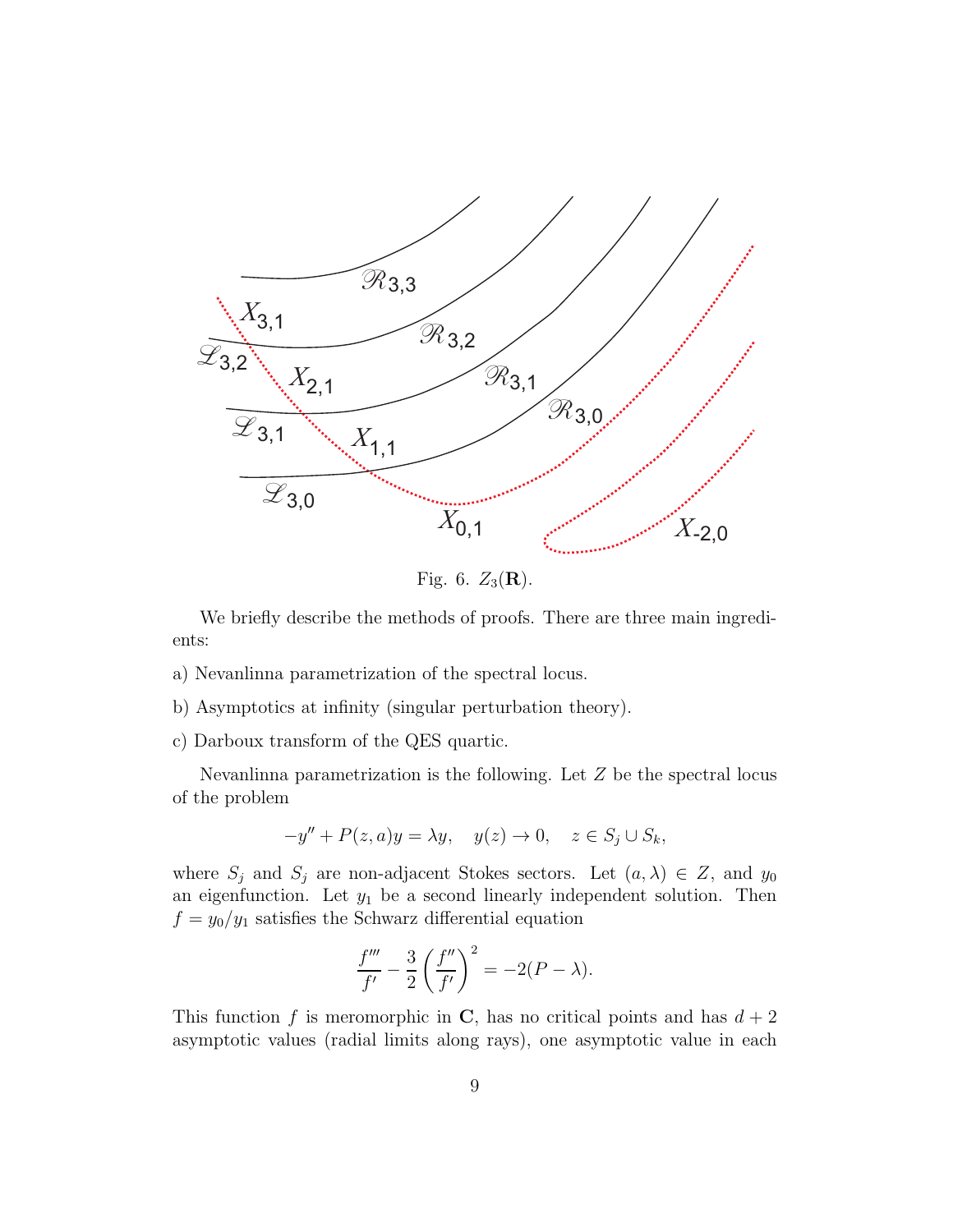Stokes sector. Asymptotic values in  $S_j$  and  $S_k$  are 0. Asymptotic values in adjacent sectors are distinct.

In the opposite direction: if we have a meromorphic function in C without critical points and with finitely many asymptotic values, then it satisfies a Schwarz equation whose RHS is a polynomial [\[18\]](#page-12-8). The degree of this polynomial is the number of asymptotic tracts minus 2. (Asymptotic tracts are in one-to-one correspondence with the logarithmic singularities of the inverse function).

Asymptotic values are meromorphic functions on Z which serve as local parameters. These are called the Nevanlinna parameters; they are simply related to the Stokes multipliers of the linear ODE [\[20,](#page-12-3) [15,](#page-12-1) [16\]](#page-12-2).

Functions f of the above type with given set of asymptotic values  $A =$  ${a_0, \ldots, a_{d+1}}$  have the property that

$$
f: \mathbf{C} \backslash f^{-1}(A) \to \overline{\mathbf{C}} \backslash A
$$

is a covering map. For a fixed  $A$  such covering map can be completely described by certain combinatorial information, a cell decomposition of the plane. These cell decompositions label the charts of our description of the spectral locus.

It is important that we know exactly which cell decompositions can occur and how the cell decomposition changes when the point  $(a_0 \ldots, a_{d+1})$ describes a closed loop in  $\mathbb{C}^{d+2}$ . This induces an action of the braid group on the set of special cell decompositions of the plane which can be explicitly computed.

This reduces the problem of parametrization of a spectral locus to combinatorial topology.

For QES operators we use the Darboux transform. Let  $-D^2 + V$  be a second order linear differential operator with potential V. Let  $\phi_0, \ldots, \phi_n$  be some eigenfunctions with eigenvalues  $\lambda_0, \ldots, \lambda_n$ . The transformed operator is

$$
-D2 + V - 2\frac{d2}{dz2} \log W(\phi_0, \ldots, \phi_n),
$$

where  $W$  is the Wronski determinant. The eigenvalues of the transformed operator are exactly those eigenvalues of  $-D^2 + V$  which are *distinct* from  $\lambda_0, \ldots, \lambda_n$ .

We use the Darboux transform to kill the QES part of the spectrum of  $L_J$  and it turns out that the transformed operator is  $L_{-J}$ ! Our study of the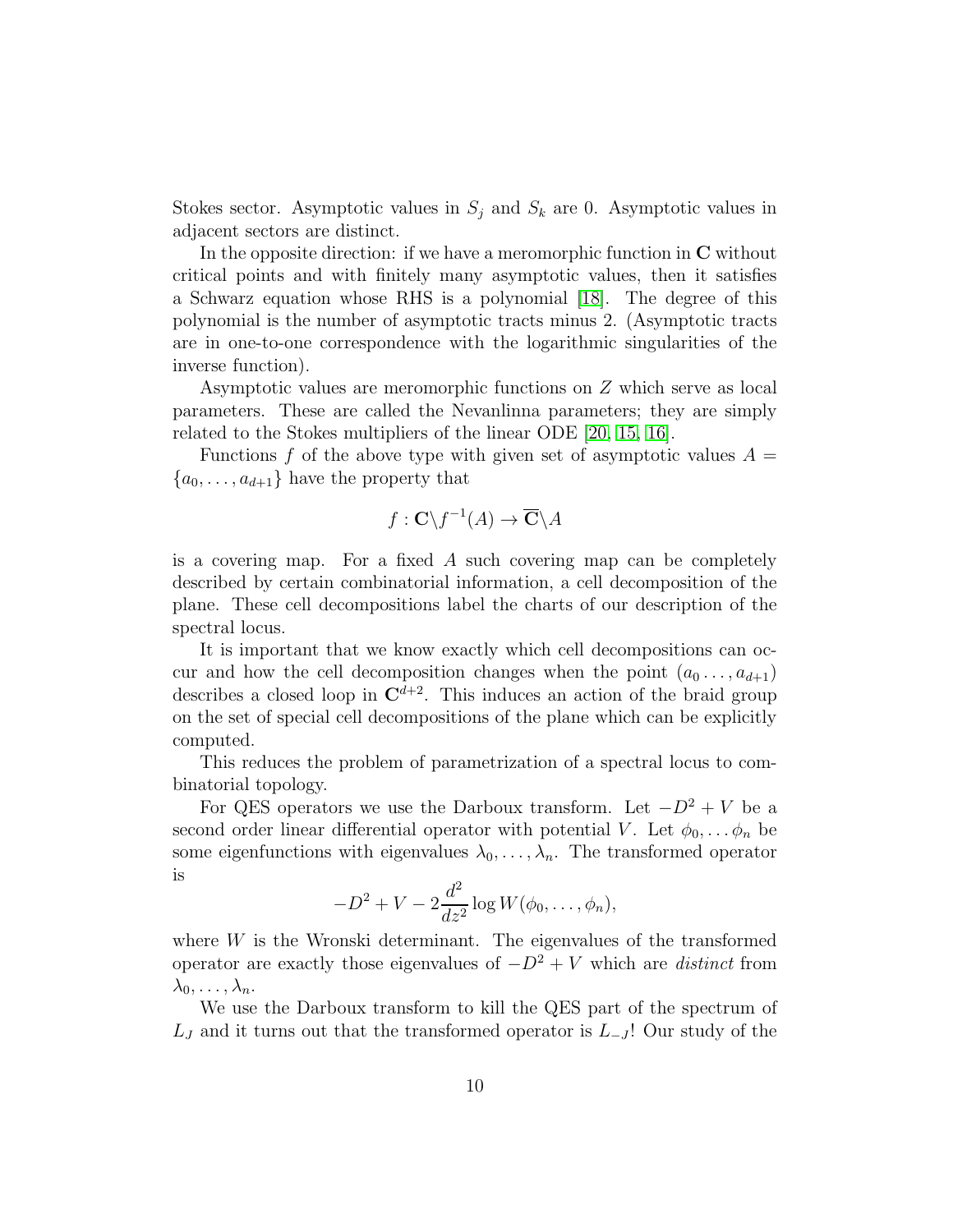QES locus of the quartic family gives the following interesting identities with elementary intergals.

To describe these identities, we address the question studied by Heine and Stieltjes in XIX century. Let h and p be polynomials. When does  $y = pe^h$ satisfy a linear differential equation  $y'' + Py = 0$  with a polynomial P?

Theorem 10 The following conditions are equivalent:

- a)  $p'' + 2p'h'$  is divisible by p,
- b)  $p^{-2}e^h$  has no residues,
- c) zeros of p satisfy the system of equations

$$
\sum_{j:j\neq k} \frac{1}{z_k - z_j} = -h'(z_k), \ 1 \le k \le \deg p.
$$

Now take  $h(z) = z^3/3 - bz$ .

**Theorem 11** Let p be a polynomial. All residues of  $y = p^{-2}e^{-2h}$  vanish if and only if there exists a constant  $C$  and a polynomial  $q$  such that

$$
\left(p^2(-z) - \frac{C}{p^2(z)}\right)e^{-2h(z)} = \frac{d}{dz}\left(\frac{q(z)}{p(z)}e^{-2h(z)}\right).
$$

Moreover, if this happens then

$$
C = (-1)^n 2^{-2n} \frac{\partial}{\partial \lambda} Q_{n+1},
$$

where  $\lambda = y''/y - z^4 + 2bz^2 - 2(n+1)z$ , and  $Q_{n+1}(b, \lambda) = 0$  is the equation of the QES spectral locus of  $L_{n+1}$ .

This was conjectured in [\[11\]](#page-11-9) on the basis of calculations with Darboux transform of  $L_{n+1}$  and proved by E. Mukhin and V. Tarasov [\[17\]](#page-12-9).

## <span id="page-10-0"></span>References

[1] P. Alexandersson, On eigenvalues of the Schrödinger operator with an even complex-valued polynomial potential, Comput. Methods Funct. Theory 12 (2012), no. 2, 465–481.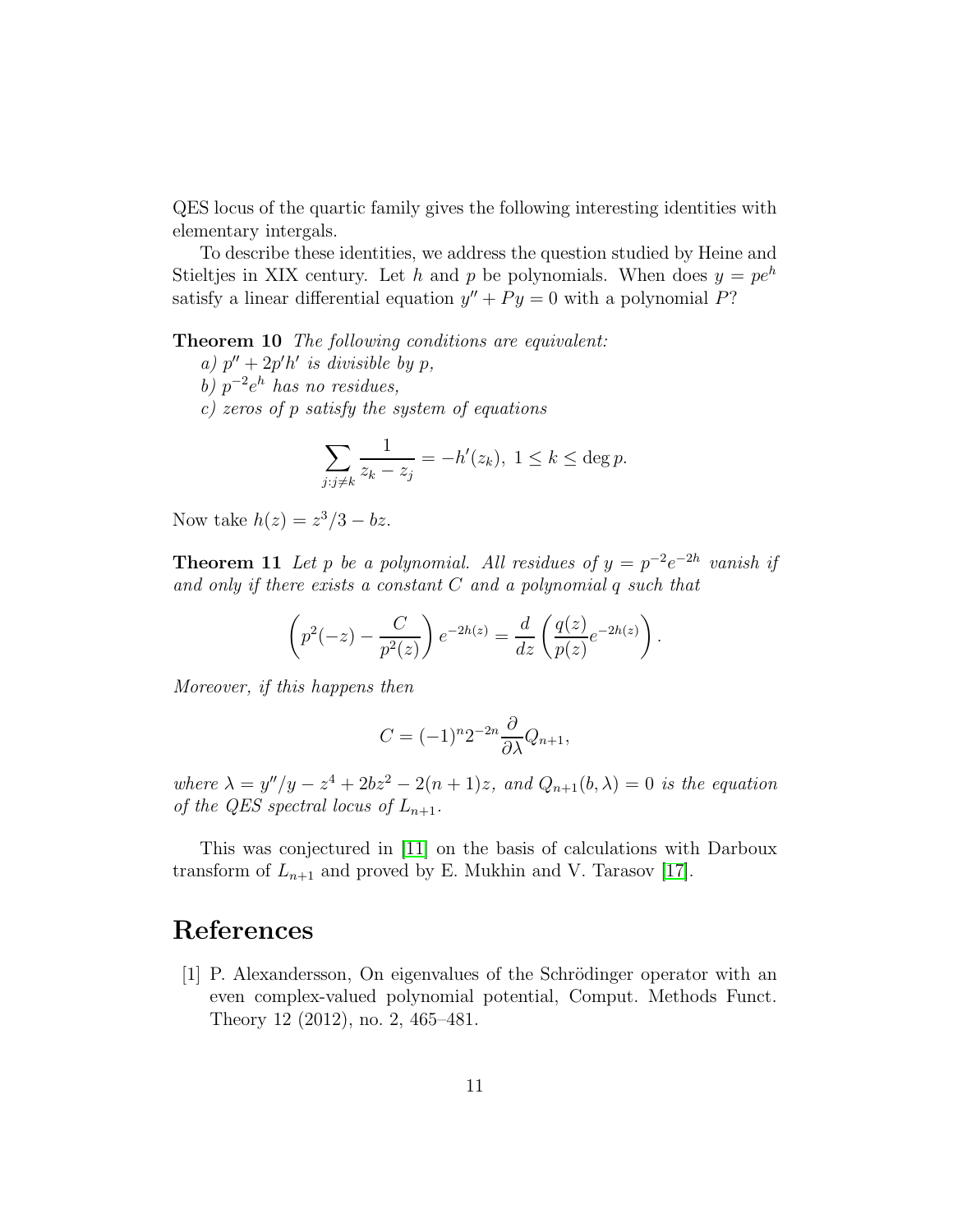- <span id="page-11-4"></span>[2] P. Alexandersson and A. Gabrielov, On eigenvalues of the Schrödinger operator with a complex-valued polynomial potential, Comput. Methods Funct. Theory 12 (2012), no. 1, 119–144.
- <span id="page-11-5"></span><span id="page-11-0"></span>[3] C. Bender and S. Boettcher, Quasi-exactly solvable quartic potential, J. Phys. A 31 (1998) L273–L277.
- [4] C. Bender and T.-T. Wu, Anharmonic oscillator, Phys. Rev., 184 (1969) 1231–1260.
- [5] M. Crum, Associated Sturm–Liouville systems, Quart. J. Math., 6 (1955) 121–127.
- <span id="page-11-7"></span>[6] G. Darboux, Sur la représentation sphérique des surfaces, C. R. Acad. Sci., XCIV, No. 20 (1882) 1343–1345.
- <span id="page-11-1"></span>[7] E. Delabaere, F. Pham, Eigenvalues of complex Hamiltonians with PTsymmetry. I,II. Phys. Lett. A 250 (1998), no. 1-3, 25–28, 29–32.
- <span id="page-11-2"></span>[8] A. Eremenko and A. Gabrielov, Analytic continuation of eigenvalues of a quartic oscillator, Comm. Math. Phys., 287 (2009) 431–457.
- <span id="page-11-6"></span>[9] A. Eremenko and A. Gabrielov, Irreducibility of some spectral determinants, [arXiv:0904.1714.](http://arxiv.org/abs/0904.1714)
- [10] A. Eremenko and A. Gabrielov, Singular perturbation of polynomial potentials in the complex domain with applications to PT-symmetric families, Moscow Math. J., 11 (2011) 473–503.
- <span id="page-11-9"></span>[11] A. Eremenko and A. Gabrielov, Quasi-exactly solvable quartic: elementary integrals and asymptotics, J. Phys. A: Math. Theor. 44 (2011) 312001.
- <span id="page-11-8"></span>[12] A. Eremenko and A. Gabrielov, Quasi-exactly solvable quartic: real algebraic spectral locus, J. Phys. A: Math. Theor. 45 (2012) 175205.
- <span id="page-11-10"></span>[13] A. Eremenko and A. Gabrielov, Two-parametric PT-symmetric quartic family, J. Phys. A: Math. Theor. 45 (2012) 175206.
- <span id="page-11-3"></span>[14] H. Habsch, Die Theorie der Grundkurven und Aquivalenzproblem bei ¨ der Darstellung Riemannscher Flachen, Mitt. Math. Seminar Giessen, 42, 1952.